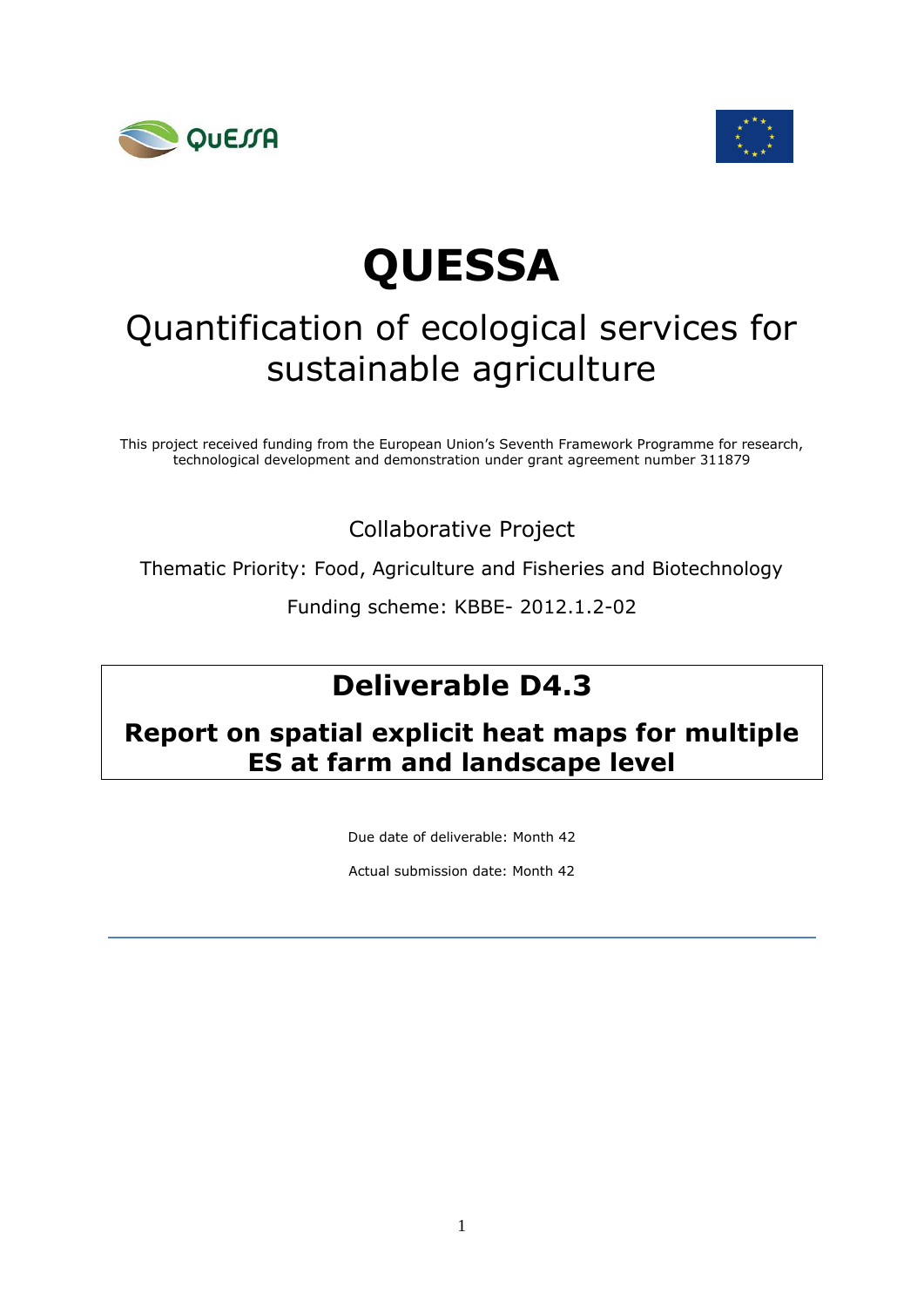### **Report on spatially explicit "heat maps" for multiple ES at farm and landscape level**

Deliverable 4.3: Report on spatially explicit "heat maps" that show finely grained spatial distribution of multiple ecosystem services at farm and landscape level, based on the actual or possible future species composition, management, shape, area, and placement of semi-natural habitats.

#### **Executive summary**

Agriculture relies on multiple ecosystem services that are often associated with semi-natural habitats. Here we (i) analyse the spatial distribution of five ecosystem services (soil erosion prevention, conservation value for biodiversity, carbon sequestration, landscape aesthetic value, and biocontrol), (ii) explore synergies and trade-offs among these ecosystem services, and (iii) identify landscape configurations that support multiple ecosystem services. Evidence-based indicators were derived for the five ecosystems services and these were applied to landscape sectors in Germany and Hungary to generate heat maps for ecosystem services. These heat maps indicated that ES provision levels can differ markedly between and within landscapes and were strongly associated with semi-natural habitats. In arable fields soil organic matter can be increased by application of green manures, which can increase carbon sequestration, and also improve soil fertility, soil structure, water infiltration and water holding capacity. Hence, the attained ecosystem service level depends on characteristics of the landscape (e.g. proportion of semi-natural habitats) and management (e.g. application of green manure). When exploring trade-offs and synergies of alternative landscape designs trade-offs were observed between aesthetic and conservation value, whereas synergies were observed between aesthetic value and carbon sequestration (in terms of soil organic matter), the prevention of soil erosion and aesthetic value, and biocontrol and carbon sequestration. The exploration of alternative landscape configurations for multiple ecosystem services indicated that the configuration of the Hungarian landscape sector was more favourable for supporting multiple ES than the German landscape sector. Collaboration between actors offers scope for the redesign of agricultural landscapes that better support multiple ecosystem services.

#### **Main conclusions for stakeholders**

Agriculture relies on multiple ecosystem services that are often associated with semi-natural habitats. In this study, we investigated how the presence woody and herbaceous semi-natural habitats influenced the prevention of soil erosion, conservation value for biodiversity, carbon sequestration, landscape aesthetics, and biocontrol. For this purpose we developed maps of the spatial distribution of these five ecosystem services for landscapes in Germany and Hungary. The maps indicated that ecosystem service provision levels can differ markedly between and within landscapes and are strongly associated with semi-natural habitats. For instance, woody and herbaceous semi-natural habitats sequestered carbon in the soil, supported populations of natural enemies that can provide pest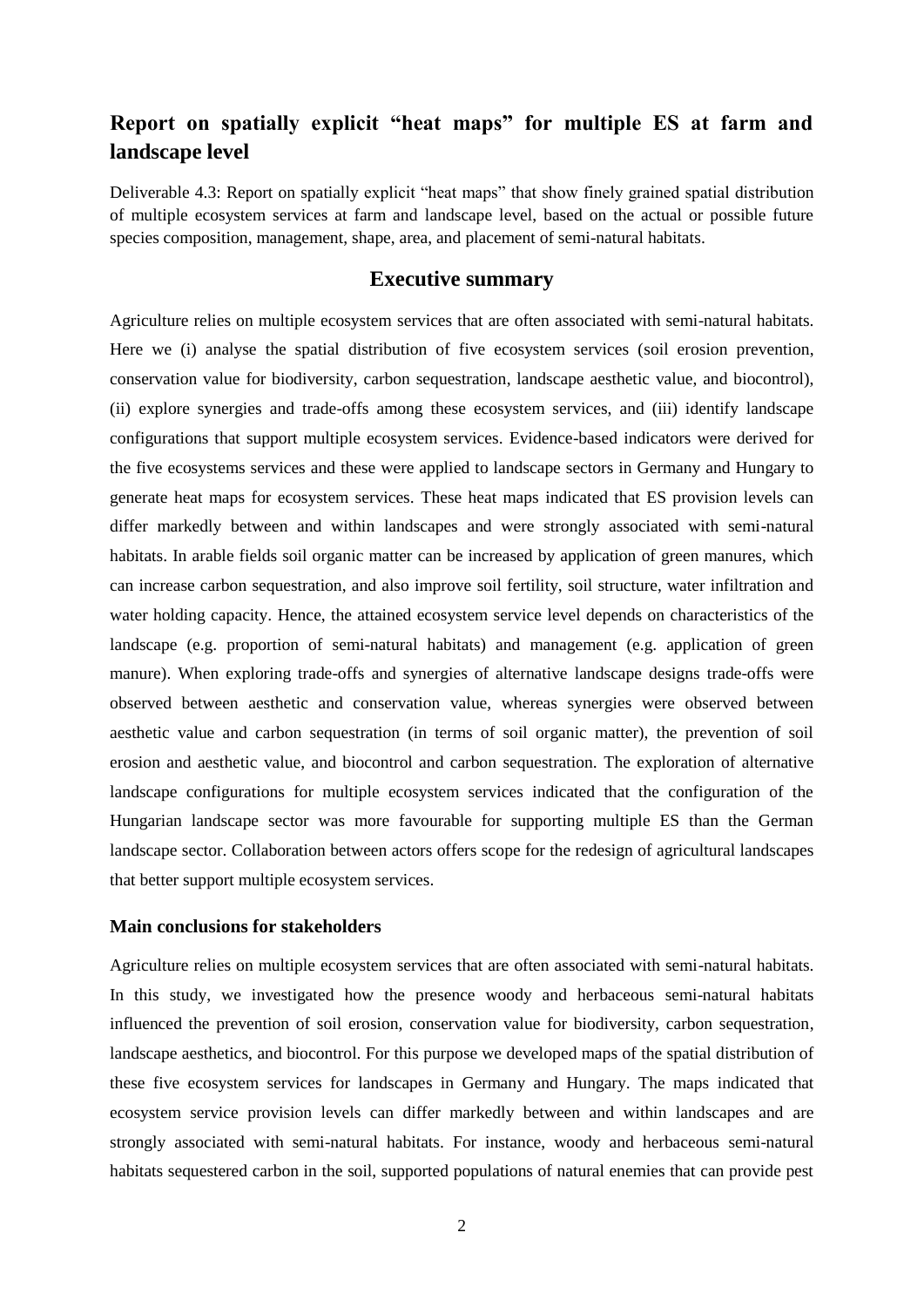suppression services in crops, played an important role in the conservation of spiders, prevented soil erosion, and also contributed to the aesthetic value of the landscapes. Soil organic matter in arable fields can be increased by adding green manures, for instance by growing a cover crop in winter, which can not only increase carbon sequestration, but also improve soil fertility, soil structure, water infiltration and water holding capacity. Hence, the attained ecosystem service levels depend on characteristics of the landscape (e.g. proportion of semi-natural habitats) and management (e.g. application of green manure). The analysis of multiple ecosystem services in the German and Hungarian landscape revealed that the current configuration/management of the Hungarian landscape was quite favourable, while there was much room for strengthening ecosystem services in the German landscape. Collaboration between actors offers scope for the redesign of agricultural landscapes that better support multiple ecosystem services.

#### **Main conclusions for policymakers**

Agriculture relies on multiple supporting ecosystem services that are often associated with seminatural habitats. However, trade-offs may arise between supporting ecosystem services, or between ecosystem services and agricultural production. Here we investigated the spatial distribution of five ecosystem services (soil erosion prevention, conservation value for biodiversity, carbon sequestration, landscape aesthetic value, and biocontrol) in a German and Hungarian case study, and assessed the interactions among the ecosystem services. Heat maps for the five ecosystem services indicated that provisioning levels can differ markedly between and within landscapes and were strongly associated with semi-natural habitats. In arable fields soil organic matter can be increased by application of green manures, which can increase carbon sequestration, and also improve soil fertility, soil structure, water infiltration and water holding capacity. Hence, the attained ecosystem service level depends on characteristics of the landscape (e.g. proportion of semi-natural habitats) and management (e.g. application of green manure). The analysis of multiple ecosystem services in a German and Hungarian case study revealed that the current configuration/management of the Hungarian landscape was quite favourable, while there was much room for strengthening ecosystem services in the German landscape. When exploring trade-offs and synergies of alternative landscape designs trade-offs were observed between aesthetic and conservation value, whereas synergies were observed between aesthetic value and carbon sequestration (in terms of soil organic matter), the prevention of soil erosion and aesthetic value, and biocontrol and carbon sequestration. While some ecosystem services can be managed at the field and farm level (e.g. carbon sequestration by application of green manure), many ecosystem services operate at spatial scales exceeding the farm scale (e.g. aesthetic value, biodiversity conservation and biocontrol which depends on mobile natural enemies of pests). Therefore, there is need to these manage ecosystem services at the landscape scale, which requires collaboration between actors in agricultural landscapes. Policy instruments should accommodate efforts of actors that support ecosystem services that benefit the broader public.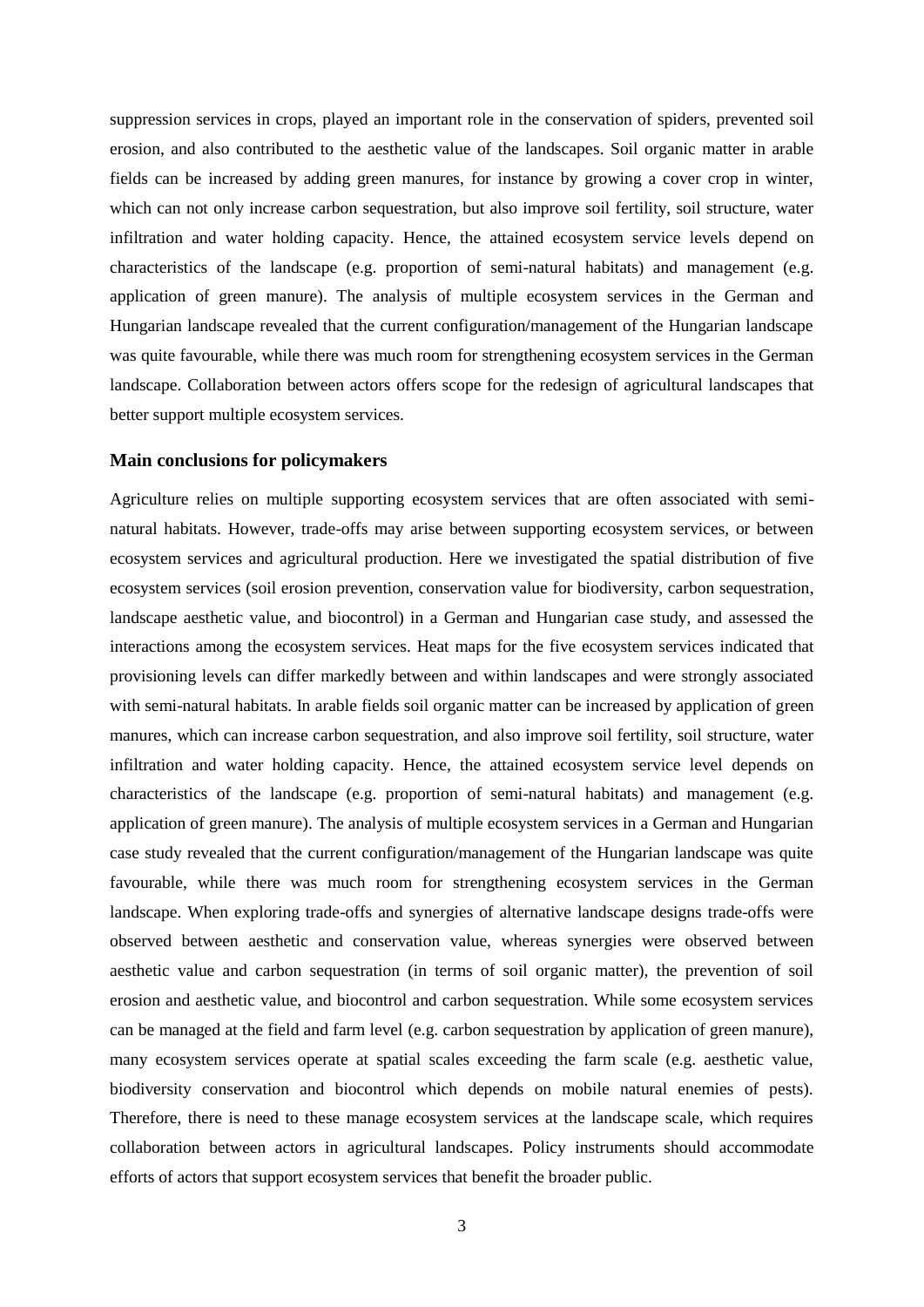#### **1. Introduction**

In this deliverable we report on the development of spatially explicit "heat maps" for multiple ecosystem services at farm and landscape level. Key ecosystem services (ES) other than biocontrol or pollination ('other' ecosystem services, as defined in QuESSA) were identified in interaction with the local stakeholders in case study locations. In an interactive approach first the ecosystem services other than pest suppression or pollination from each of the case study teams were elicited, and then it was decided on which indicators and methods would be appropriate to quantify these ecosystem services. During the QuESSA meeting in Gödölö (Hungary, 25th – 26th November 2013), a session was organized in which other ecosystem services were listed and prioritized per case study. Based on priority and common interest across case studies, indicators were prototyped and discussed during the QuESSA meeting in Landau (Germany, 14th – 17th January 2014). The approach served to achieve contextualization and identify potential for addressing other ESs across the case studies. At the QuESSA meeting in Tartu (Estonia, 2-4 February 2016) four other ESs were identified for further analysis: (i) soil erosion prevention, (ii) conservation value, (iii) soil organic carbon, and (iv) landscape aesthetic value. Biological control was later added to the analysis as a fifth ecosystem service. Here we present a description of the indicators for five ecosystem services (four 'other' ES and biological control), heat maps for the spatial distribution of these ESs, and the result of a multiobjective optimization analysis highlighting synergies and trade-offs between these ESs.

#### **2. Material and methods**

#### **2.1 Conceptual framework**

The purpose of this study is to explore trade-offs and synergies between multiple ESs associated with semi-natural habitats (SNH) in agricultural landscapes, and to identify landscape configurations that better capitalize on these ESs. In QuESSA, landscape sectors were defined as focal fields and the landscape within a 1 km radius around it (Fig. 1). Focal fields were selected to represent distinct proportions of semi-natural habitat (SNH) in the surrounding landscape sectors. Landscape sectors were digitized and all landscape elements wider than 3 m were mapped. Here we will illustrate the procedure for landscape sectors in Germany and Hungary (Fig. 1). We followed a 3-step procedure. First, generic indicators were developed for the five ESs, which allowed the assessment of the provisioning level of these ESs for any given landscape. Second, the spatial distribution of each of the five ESs in the current landscape configuration were derived using the Landscape IMAGES framework. Third, trade-offs and synergies between the five ESs associated with SNHs were explored by simulating ES provisioning levels of a large number of alternative landscape configurations in Landscape IMAGES. Landscapes with a satisfactory level of provision for multiple ES were identified, and can be used to inform landscape management for multiple ES.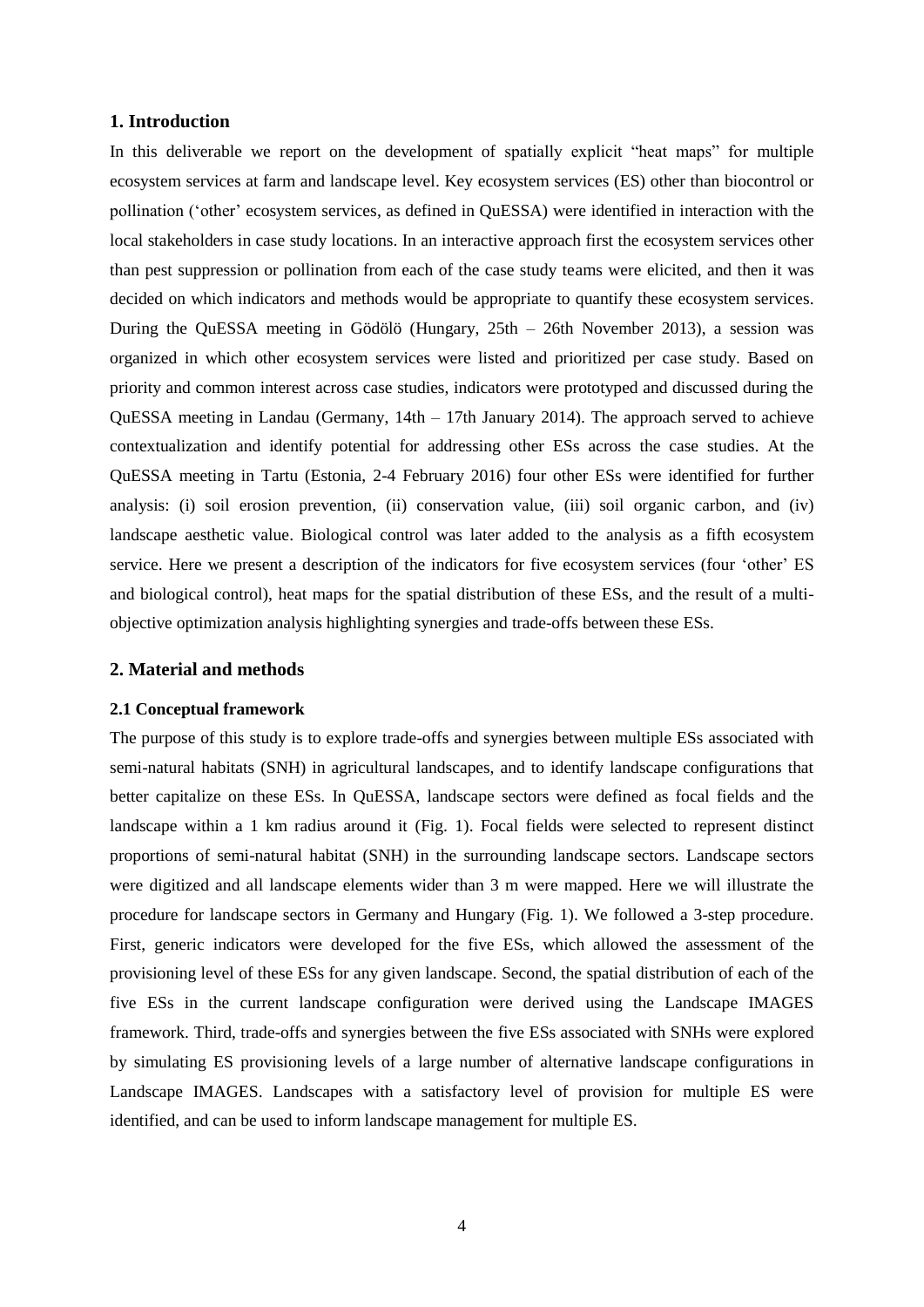

Fig. 1. Example of a landscape sector of the German (left) and Hungarian case study (right).

#### **2.2 ES indicators**

Indicators for the 'other' ESs (soil erosion prevention, conservation value, soil organic carbon, and landscape aesthetic value) were developed and underpinned by literature review, analysis of local and regional data, and the use and development of models.

#### **2.2.1 Soil erosion prevention**

Soil erosion is modelled using the Revised Universal Soil Loss Equation (RUSLE; Renard et al., 1997), which is applicable for European conditions (Gobin et al., 2004). This empirically-derived equation estimates the amount of sediment load out of a spatially defined landscape unit (equation 1):

$$
E = R^* K^* L^* S^* C^* P \tag{1}
$$

where E is the average annual soil loss per unit area (t ha<sup>-1</sup> year<sup>-1</sup>); R is the rainfall erosivity factor (MJ mm ha<sup>-1</sup> h<sup>-1</sup> year<sup>-1</sup>); *K* is the soil erodibility factor (t ha h MJ<sup>-1</sup> mm<sup>-1</sup> ha<sup>-1</sup>), which represents the soil loss rate per erosion index unit for a specific soil. The K factor integrates the effect of rainfall, runoff and soil characteristics such as texture, structure, organic matter content and soil permeability on soil loss; LS is the combination of the slope length (L) and slope steepness (S) (unit less); C is the cover and management factor which estimates the soil loss ratio. The C factor integrates the effects of crop characteristics, soil cover, and soil disturbing activities on erosion and corresponds to the ratio of soil loss from an area with specified cover and management to soil loss from an identical area in tilled continuous fallow. P is the support practice factor, i.e. the ratio of soil loss with a support practice such as contouring or terracing, and soil loss with straight-row farming up and down the slope. The RUSLE parameters were derived from land-cover maps, soil maps (European Soil Database; (Panagos, 2006)), digital elevation models (DEM), slope and length (computed from DEM), rainfall intensity (Panagos et al., 2015), and management and crop cover factors were derived from case study expert opinion.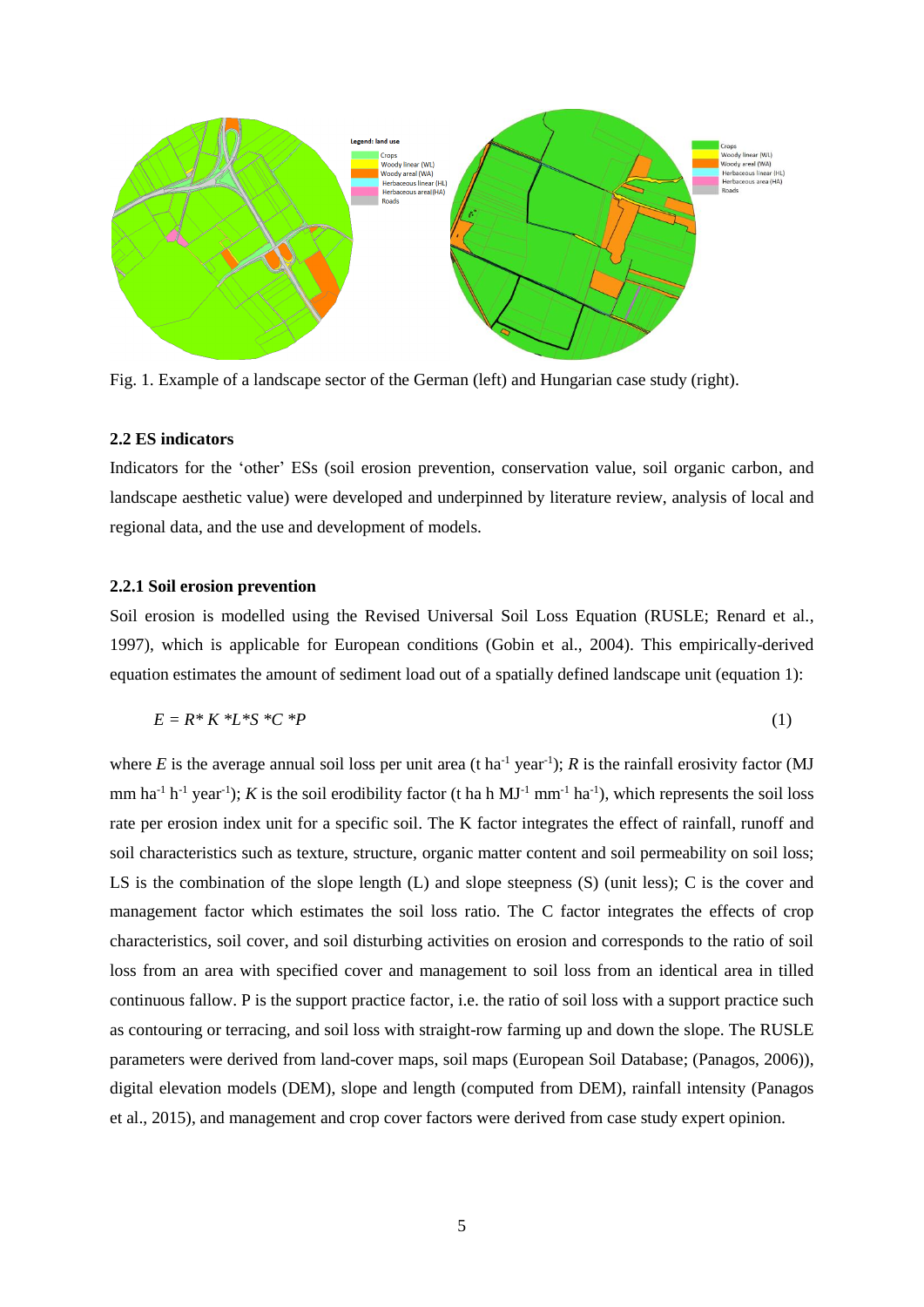#### **2.2.2 Biodiversity conservation**

Biodiversity conservation was quantified using an indicator denoted as conservation value, which estimates the number of species in relation to the area under SNH. The indicator was formulated based on pitfall trap data (for spiders) in the four types of semi-natural habitats (woody linear, woody areal, herbaceous linear and herbaceous areal) in a Germany landscape. These spider species data from the German case study were used to construct species accumulation curves for each semi-natural habitat type using the Vegan package in R (Oksanen et al., 2007) (Fig. 2). As the curves were quite similar for the two woody and the two herbaceous habitat types, the data of linear and areal woody habitats were pooled into "woody habitats", and data for linear and areal herbaceous habitats were pooled into "herbaceous habitats". Species accumulation curves were then constructed for woody and herbaceous habitat types (Fig. 3 and 4). Samples from the linear and areal elements were considered as independent observations (i.e. data were not pooled), giving 2 elements per landscape site for woody and herbaceous habitats, respectively. Lomolino curves (Lomolino, 2000) were fitted using equation (2):

$$
S = \frac{S_{max}}{1 + slope^{\log(\frac{A_{50}}{Area})}}
$$
(2)

where *S* represents species richness; *Smax* is the asymptote (maximum species richness); *slope* is the slope at the inflection point of the curve;  $A_{50}$  is the number of sites where 50% of the maximum species richness is obtained and *Area* is the sampled area (Lomolino, 2000). The curves provided an excellent fit of the experimental data (Figs 3). The estimates of the parameters indicate that both woody and herbaceous habitats have similar maximum species richness (*Smax*), but that the slope of the curve for herbaceous habitats is flatter than for the woody habitats (Table 1).

To account for double counts of spider species that occur both in woody and herbaceous habitats the fraction unique spider species in woody and herbaceous habitats was calculated for the pooled spider species in woody and herbaceous habitats across all landscapes. Woody and herbaceous habitats harboured a fraction of 0.46 and 0.31 unique spider species, respectively. The estimated spider species richness (thus accounting for double counts) in a landscape sector was calculated using Equation 3:

$$
S = \max \begin{cases} S_W + S_H \cdot 0.31 \\ S_H + S_W \cdot 0.46 \end{cases}
$$
 (3)

where *S* is the (gamma) species richness at the landscape scale,  $S_W$  is the estimated species richness in woody habitats, and *S<sup>H</sup>* is the estimated species richness in herbaceous habitats. Equation 3 gave a satisfactory description of the gamma species richness *S* based on the species richness of woody and herbaceous habitats (i.e.  $S_W$  and  $S_H$ ; Fig. 4). We applied this species-area relationship based on German pitfall data to the German and Hungarian landscape sectors.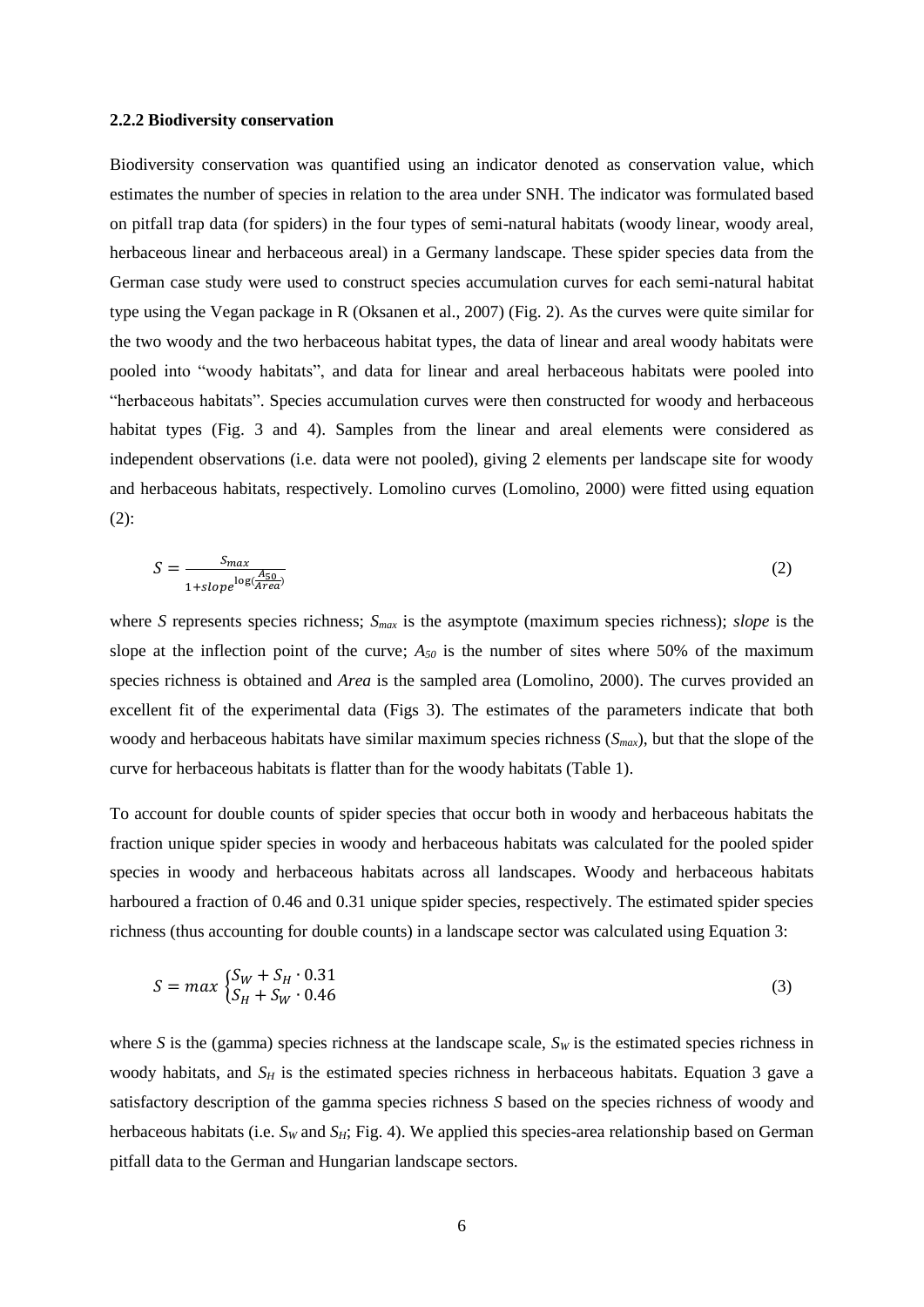

Fig. 2. Species accumulation curves for four types of semi-natural habitats (woody linear, woody areal, herbaceous linear and herbaceous areal) in 18 landscape sectors in the Landau region, Germany. The total (gamma) species richness is indicated in black.



Fig. 3. Species accumulation curves for woody (left) and herbaceous (right) semi-natural habitats in 18 landscape sectors in the Landau region, Germany. Each landscape sector contains two elements for each habitat type, giving a total of 36 sites. Fitted Lomolino curves are indicated with dashed lines.

Table 1. Overview of parameter estimates of the fitted Lomolino curves for woody and herbaceous semi-natural habitats. *Smax* is the asymptote (maximum species richness), *slope* is the slope at the inflection point of the curve, and  $A_{50}$  is the number of sites where 50% of the maximum species richness is obtained.

|                                     | Woody       | <b>Herbaceous</b>  |
|-------------------------------------|-------------|--------------------|
| $\mathbf{C}$<br>$\Delta$ <i>max</i> | 214.7       | 209.9              |
| slope                               | 2.02        | $\overline{a}$<br> |
| $A_{50}$                            | າ<<br>ن د ک | 50.5               |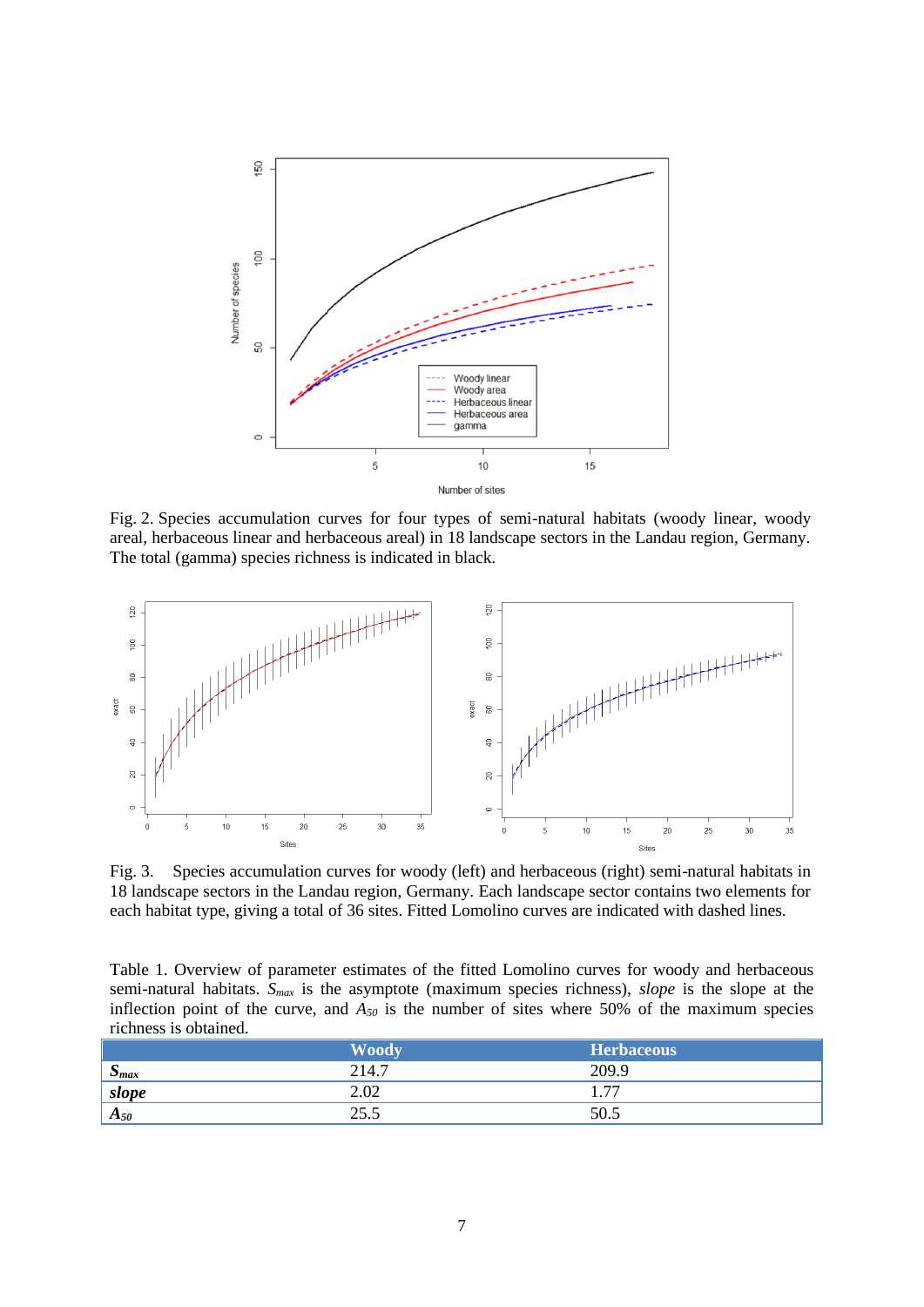

Fig. 4. Observed gamma species richness (solid line) and predicted gamma species richness using the two formulas of Equation 3 (points).

#### **2.2.3 Carbon sequestration**

Carbon sequestered in the soil resides in the soil organic matter pool. Soil organic matter consists of approximately 58% carbon (Schulte, 1995), and is positively associated with soil fertility, soil structure, water infiltration and water holding capacity. Land cover and rotation systems can affect soil organic content. The carbon sequestration indicator is a relative measure of the amount of soil carbon at the landscape scale. That is, the indicator shows the potential change in soil carbon resulting from changes in land-use as compared to the initial situation. We used different approaches to evaluate the effect of changes in areas of SNH (woody and herbaceous habitat) and green manure.

Soil carbon levels were measured in woody and herbaceous habitats. Since these habitats are permanent and relatively undisturbed, we assumed that the soil carbon levels reached equilibrium. In the case that no measurements were available in case study sites, estimates of equilibrium levels were derived from literature. For instance, Poeplau and Don (2013) reported changes in soil carbon under different types of land-use in Europe.

For green manure applications, the indicator accounted for the addition of soil organic matter by the crop residues. We compared a situation where (i) the focal field was left fallow in between crops, and (ii) a cover crop was grown in between crops. The SOM added by the green manure crop was calculated for individual case study areas using the NDICEA model (van der Burgt et al., 2006). Using input data on soil texture, climatic data on temperature and rainfall, fertilizer/organic manure application, cropping sequence, and atmospheric deposition of NPK, the model was used to calculate organic matter content dynamics over the course of a cropping system. The final level of SOM was then compared to SOM at the end of the same crop sequence that now included a maximum number of times green manures. The contribution of green manure to carbon sequestration was then defined as the change in carbon sequestration when current typical cropping systems would be replaced by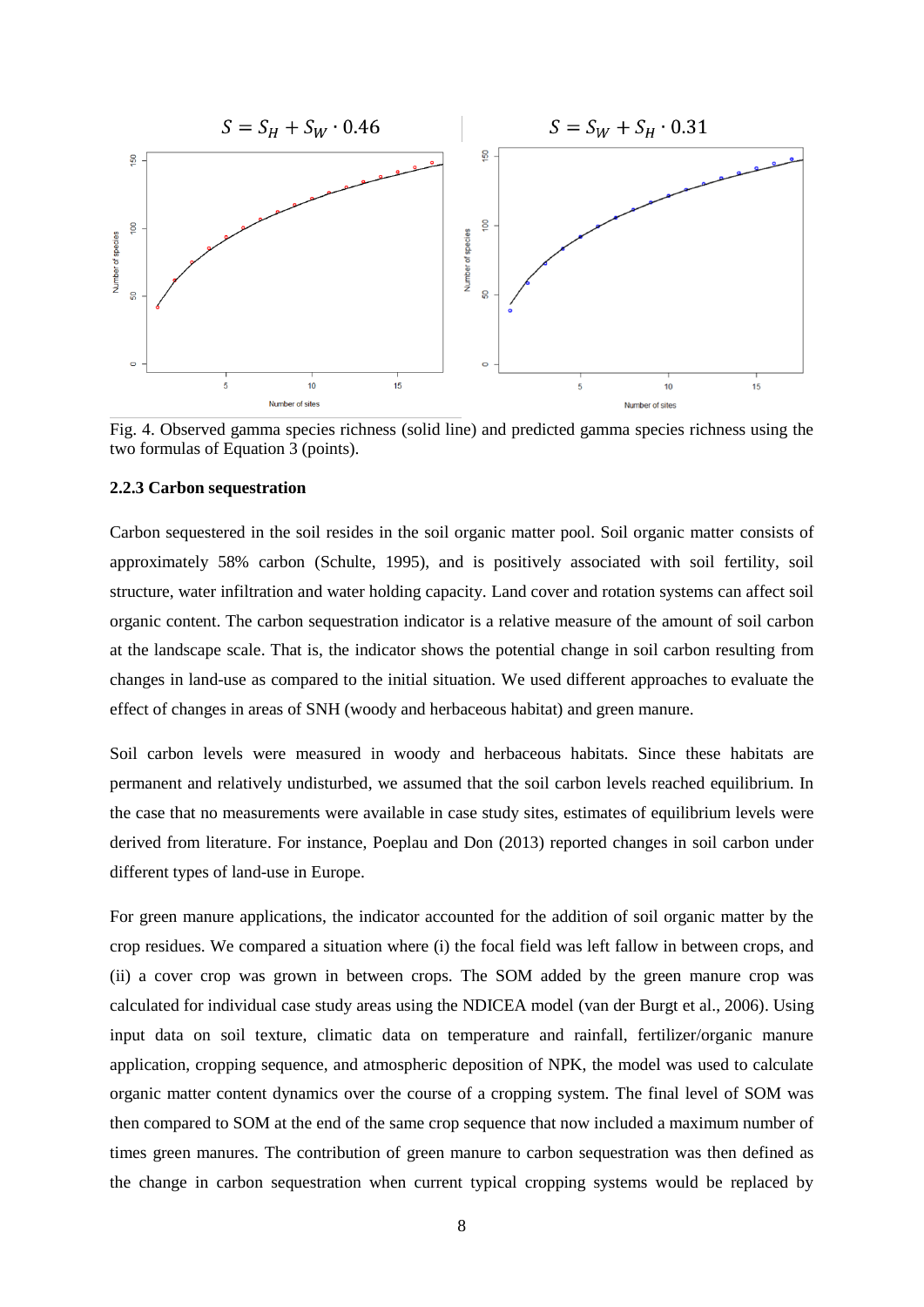cropping systems that included green manures at landscape scale. Datasets used for this analysis included values of measured values of SOM from SNH and focal fields. The total effect of establishment or removal of SNH and application of green manure at the landscape level was obtained by area-weighted summation of changes in soil organic carbon across polygons (in terms of tone of carbon per hectare (ton C/ha)).

#### **2.2.4. Landscape aesthetics**

Indicators for landscape aesthetics were formulated based on generalized geographic attributes for landscape aesthetics in the Netherlands (De Vries et al. 2007; Lankhorst et al. 2011). Based on this conceptual framework, three 'positive' and two 'negative' geographic information systems (GIS) based factors affecting landscape aesthetics were defined. The three positive attributes were naturalness (distance from natural elements such as forest, water, ditches), historical distinctiveness (unique local heritages), and relief (elevation). The two negative attributes were urbanity (distance from urban areas: the closer to urban areas the less attractive) and skyline disturbance (visibility distance). The landscape aesthetics indicator was calculated by summation of values of all the 'negative' factors (urbanity and skyline disturbance) subtracted from the sum of values of all the 'positive' (naturalness, relief and historical distinctiveness) factors given by equation (4):

$$
A = \sum_{i=1}^{j} \left( \sum_{i=1}^{m} (F_p) - \sum_{i=1}^{k} (F_q) \right)
$$
 (4)

where *A* is the landscape attractiveness (unit less); *j* is the number of landscape elements/polygons, *m* is number of 'positive' factors, *k* is number of 'negative' factors,  $F_p$  = 'positive' factors,  $F_q$  = 'negative' factors. Data were gathered from case studies and global GIS based data sources<sup>1</sup>.

#### **2.2.5 Biocontrol**

Semi-natural habitats often provide floral resources for natural enemies that can suppress pest populations in crops. Therefore, we assumed that SNH are source habitats for natural enemies, and the crop area within the foraging distance of natural enemies from SNH can count on biocontrol services. For this study we assumed that the foraging distance of natural enemies was 150 m, a value that may be considered high for carabids (e.g. Allema et al., 2015) and low for spiders (e.g. Schmidt et al., 2008). The potential natural pest control of a target field in a landscape is thus given by the ratio of area in the influence zone of SNH (150 m here) and the total area of the field (equation 5):

$$
B = \frac{\sum_{i=1}^{m} \sum_{j=1}^{n} (P_{ij})}{A_i}
$$
 (5)

-

<sup>1</sup> https://earthengine.google.com/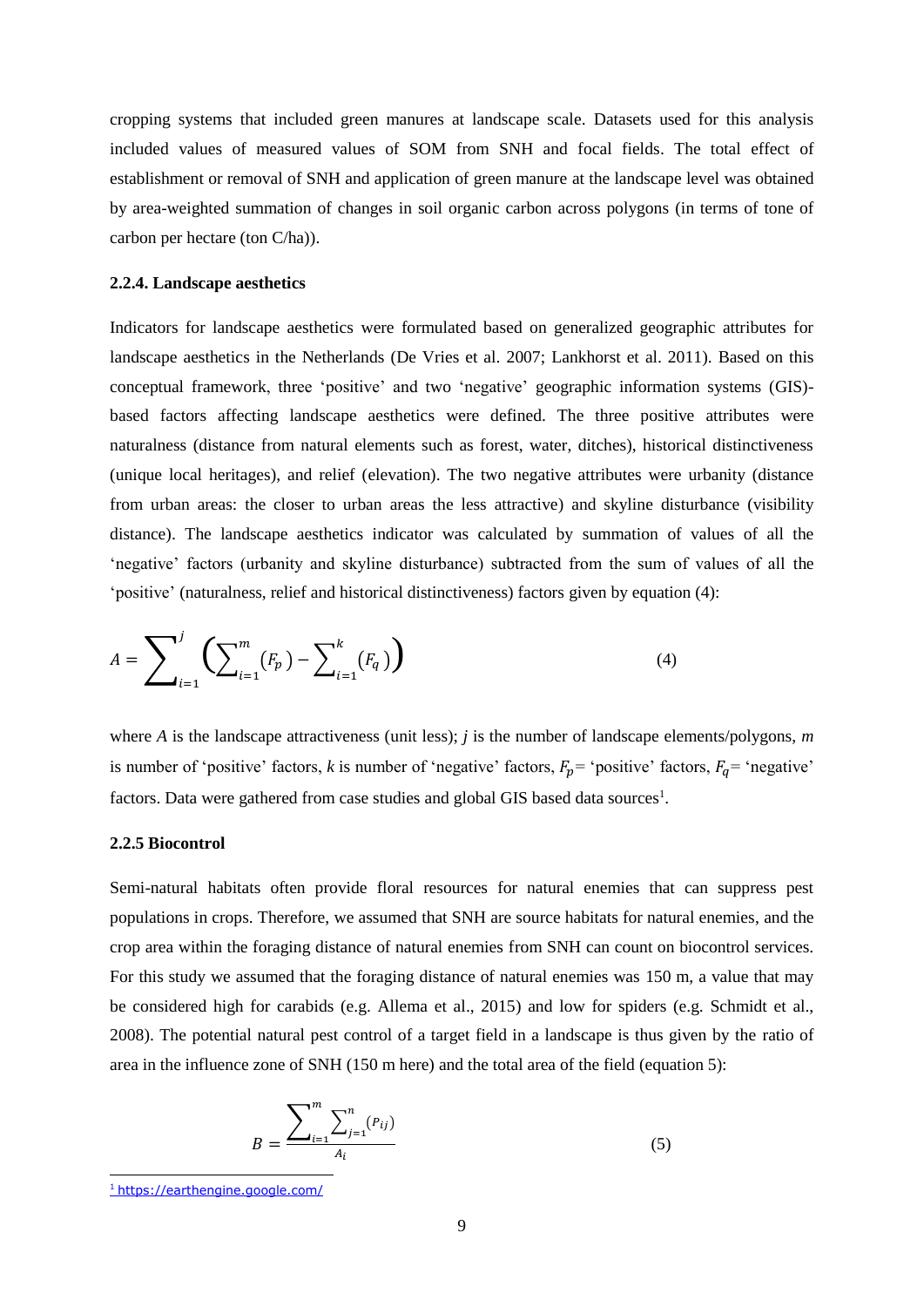where  $B$  is the biocontrol potential;  $i$  is the target polygon ID,  $m$  is the total number of polygons;  $j$  is the neighbouring SNH polygon of the target polygon; *n* is the number of neighbouring SNH polygons; and  $P_{ij}$  is the target polygon *i* with neighbouring SNH polygon *j*.

Biocontrol values of polygons are scaled up to the landscape level by summing the biocontrol potential of all polygons with potential resource for biocontrol in the landscape. Inputs for modelling biocontrol included GIS maps of the SNHs and other land-uses in the study areas.

#### **2.3 Landscape IMAGES**

Trade-offs and synergies between various ES indicators were analyzed using evolutionary algorithms implemented in the Landscape IMAGES (LI) modeling framework (Groot et al., 2007). The framework consists of two main parts (i) the system domain which constitutes the generic framework that incorporates database, GIS libraries, and an optimization algorithm, and (ii) the application domain that is designed to enable implementation of modelling routines and decision rules to address landscape optimization objectives (Fig. 5). Each structural element in an agricultural landscape (fields, borders, roads, rivers, semi-natural habitats, etc.) is represented by a GIS polygon, line or point element. Characteristic data about each shape file element is loaded as an internal attribute table of the shape file. Data about alternative properties (e.g. vegetation type, land-use) and management of the landscape elements are stored in MS-Access/SQLite database tables.



Fig. 5. Schematic representation of the Landscape IMAGES framework. 'GIS' represents one or more shape files containing layers with landscape elements and 'Data' represents MS-Access/SQLite database tables storing properties of landscape elements. 'Generate', 'Evaluate' and 'Select' represent procedures in the heuristic generation of landscape designs, computation/evaluation and ranking of potential solutions, respectively. 'Present' represents the visualization of solutions using the Paretoranking method. The layout of resulting landscapes can be saved as database tables ('Tables') or shown in the graphical user interface ('Output'). The 'Evaluate' procedure comprises a flexible collection of components relevant to the application domain, here indicated as C1-C4, which quantify indicators of ecosystem service performance.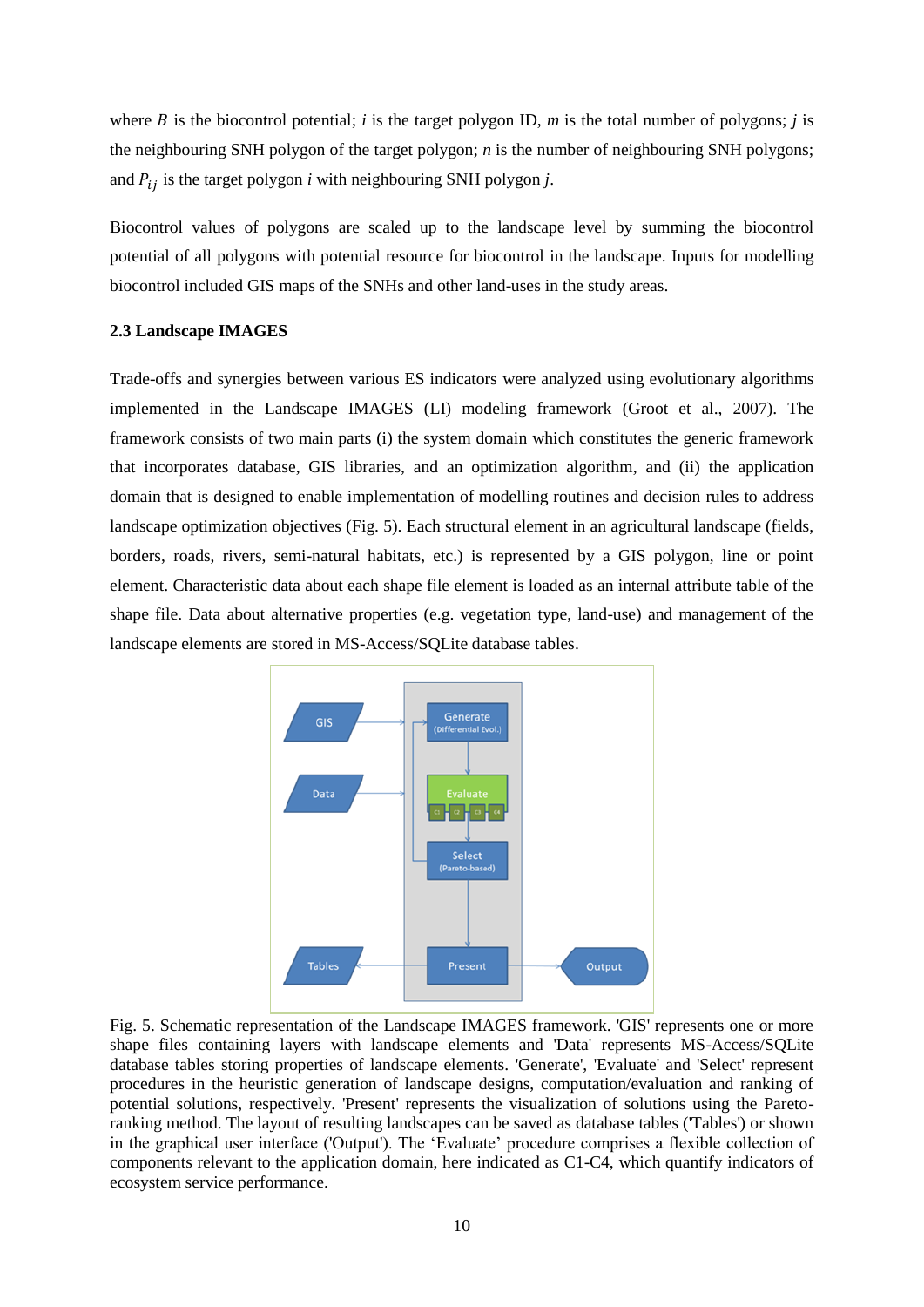We used Landscape IMAGES to (i) generate a wide diversity of landscape arrangements by randomly allocating land use types (including SNH and with their associated ES) to polygons, (ii) calculate the ES provision level for the five ESs for each landscape, (iii) plot the landscape performances in multidimensional space, and (iv) identify landscapes with various favorable performances using a Pareto-ranking method. The outputs of Landscape IMAGES include spatial heat maps for ES for individual ES, and bi-plots of ESs that indicate trade-offs or synergies.

Pareto-optimality represents a powerful criterion to combine objectives without a priori weighing. The Pareto-optimal solution set is a collection of alternatives that cannot be improved for one of the objectives without compromising any of the other objectives involved (Fig. 6a). Put differently, the alternatives in the Pareto-optimal set are not 'dominated' by solutions that perform better for all the objectives (Fig. 6b). In a set of alternatives comprising both optimal and non-optimal solutions, the dominance concept can be used to rank the alternatives in terms of Pareto-optimality in different ways (Coello Coello, Lamont, & Van Veldhuizen 2007). For example, after removal of the non-dominated alternatives (rank 1) from the set, a new collection of non-dominated alternatives can be identified that will receive rank 2 (Fig. 6b). This can be repeated until all alternatives have been ranked (Goldberg 1989). In this way, the initial n-dimensional optimization problem is reduced to a one-dimensional problem without a priori weighing.

At the operational level, the ES indicators were first implemented in the Landscape IMAGES framework for trade-off/synergy analysis. Then, landscape objectives were specified for each ES indicator and alternative landscape configurations were explored (simulated) for 1000 time-steps. The genetic algorithm (optimizer) generated multiple landscape configurations, each represented by a dot. Each polygon (SNH or field) was assessed for its capacity to provide ES. The cumulative landscape ES value for each indicator and landscape configuration was then compared with indicator values from other landscape configurations. For this study the objective was to maximize aesthetic value, conservation value, and soil organic matter and biocontrol ecosystem services and to minimize erosion (thus maximize erosion prevention ES). Trade-offs arise when a particular ES cannot attain more desirable values without compromising other ESs. Synergy between ESs occurs when two or more ESs achieve more desirable values simultaneously.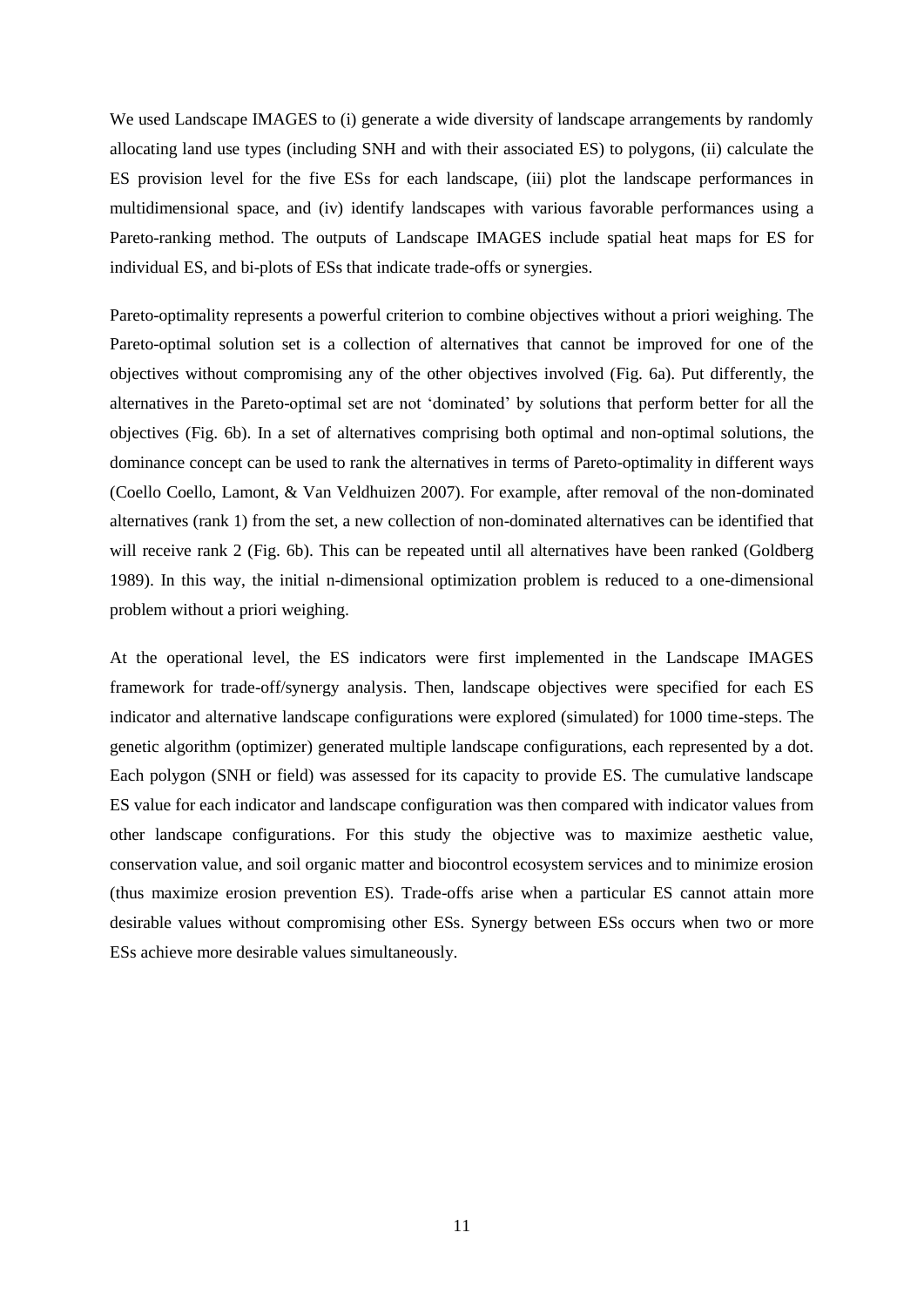

Fig. 6. (a) Stylized illustration of a trade-off between farm gross margin and nature value in an agroecosystem, and associated landscape maps for three alternatives. The closed symbols represent landscape alternatives belonging to the Pareto-optimal set (i.e. having rank 1). The ranking scheme is demonstrated in (b), where the shaded areas indicate the region of the solution space that is dominated by the solution located at the top-right corner: the solution outperforms all other solutions within the shaded area for each objective (for further explanation see text). (c) Conceptual outline of the optimization process employing the iterative steps of generating, evaluating and selecting (right side) and in the graph the pressures exerted by the optimization algorithm through Pareto ranking (solid arrow, blue) and the search for less crowded areas (dashed arrows, green) are indicated. The encircled solution may represent the original situation. The dotted line in (a) and (c) indicates the Pareto frontier, which is approached by the evolutionary optimization algorithm (Source: Groot and Rossing, 2011).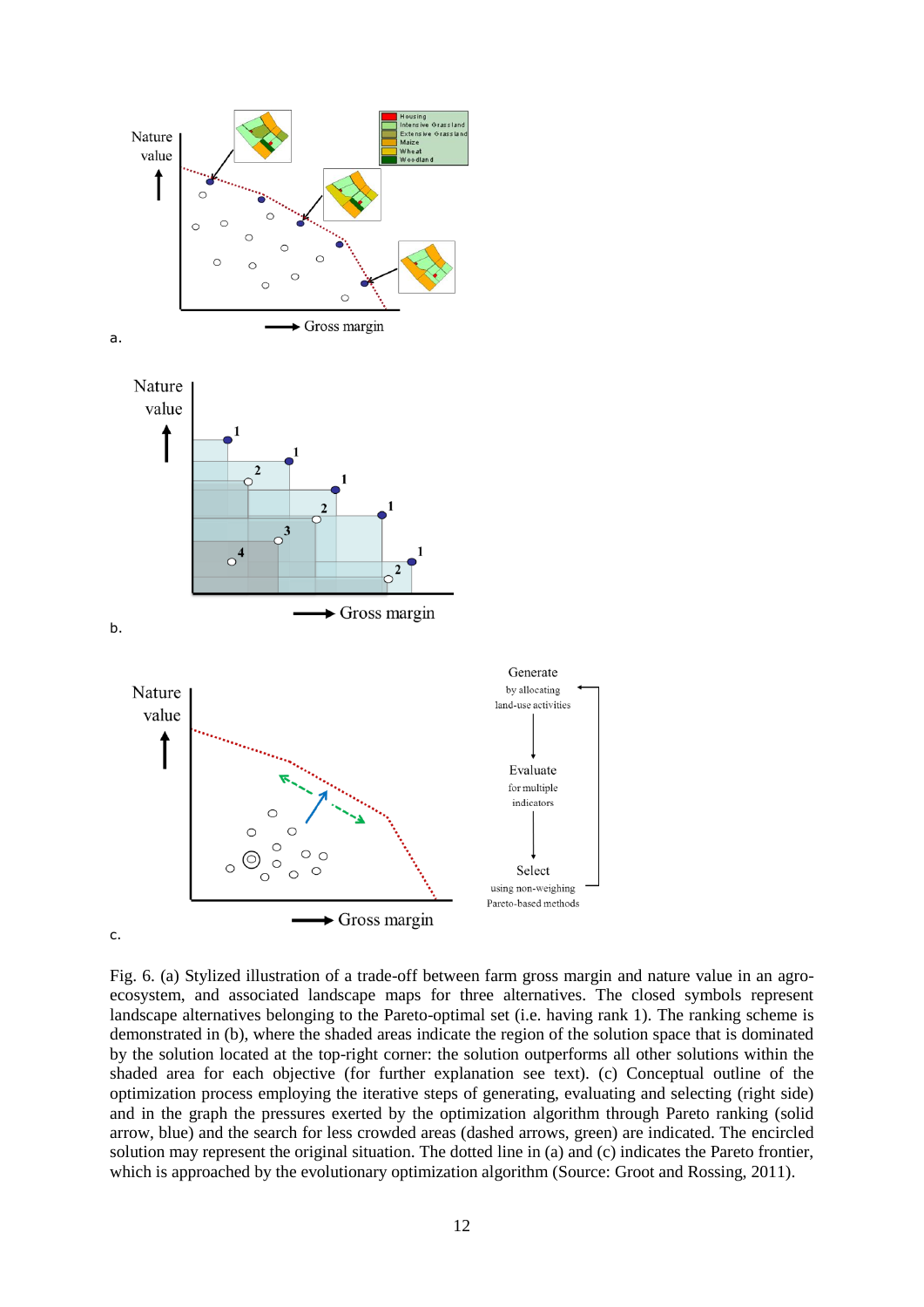#### **3. Results and discussion**

#### **3.1 Visualization using heat maps**

The spatial distributions of landscape aesthetic value, soil organic matter, and soil erosion for the current landscape configurations in the landscape sectors in Germany and Hungary are shown in Fig. 7. These heat maps indicate that ES provision levels can differ markedly between and within landscapes.



Fig. 7. Heatmap visualization of the spatial distribution of various ES indicators in the current landscape configurations of Germany (left) and Hungary (right). The scale ranges from low indicator values (blue) through green, yellow and orange to red (high indicator values). The ES indicators include aesthetic value (a and d), soil organic matter (b and e) and soil erosion (c and f). Urban areas and road networks are discarded from the analysis (white areas). Also note that soil erosion risk, and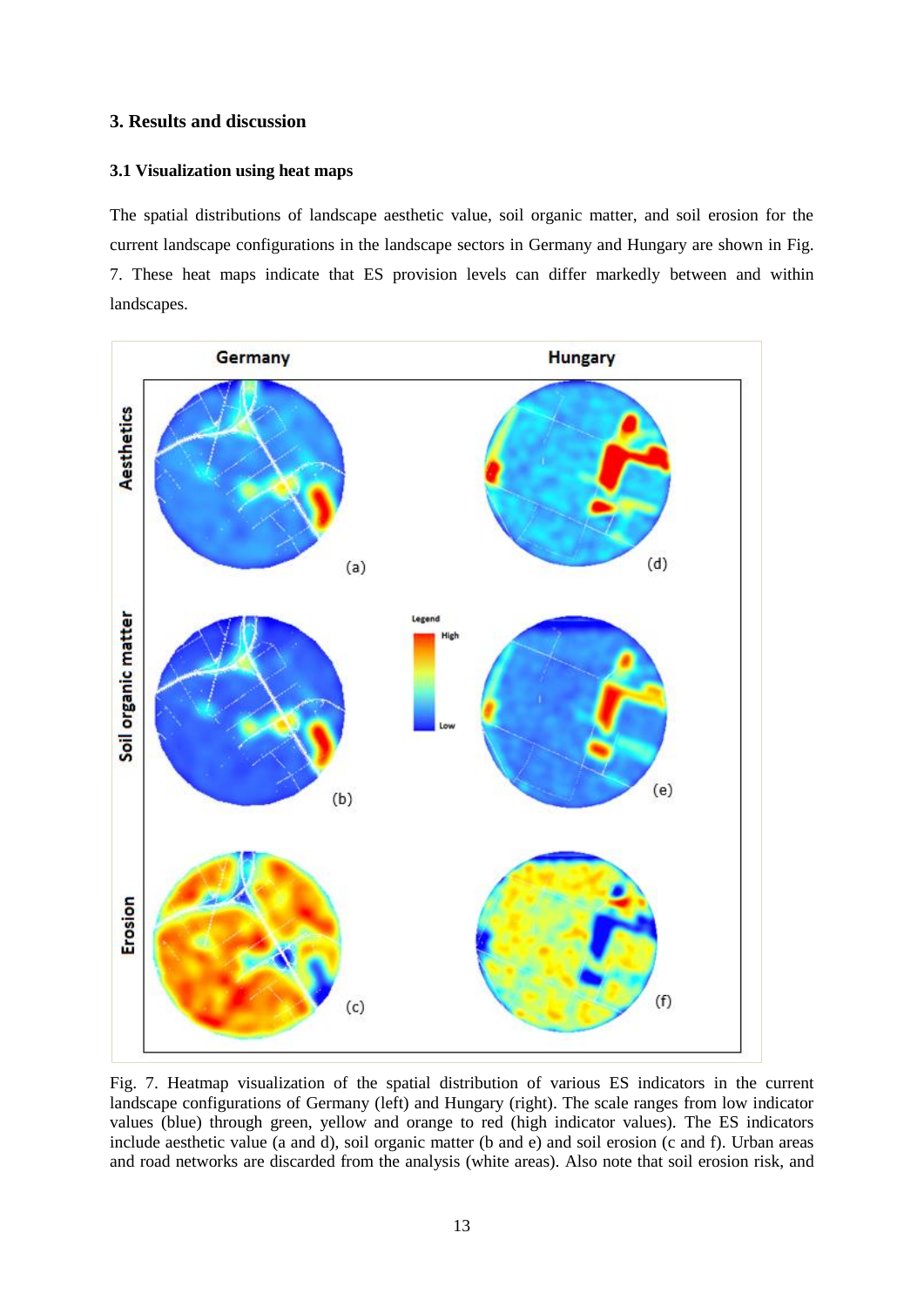not soil erosion prevention ES, is mapped in c and d (high soil erosion risk implies low soil erosion prevention ES).

In the Germany landscape sector the landscape aesthetic value is generally low, except for areas with SNH that have a high aesthetic value (Fig. 7a). The same pattern is observed for soil organic matter with low organic matter levels in arable fields and high organic matter levels in SNH (Fig. 7b). Soil erosion shows a contrasting trend with high risk of soil erosion in arable fields and low risk in SNH (Fig. 7c). These results indicate that (i) SNH plays a crucial role in supporting these ES, and (ii) that a synergy arises between aesthetic value, soil organic matter and prevention of soil erosion. Hence, increasing the proportion of SNH would improve the aesthetic value of the landscape, increase the soil organic matter at the landscape scale, and reduce the risk of soil erosion.

The landscape aesthetic value and soil organic matter in the Hungarian landscape sector was slightly higher than in the German landscape sector (Fig. 7d and 7e). Furthermore, the risk of soil erosion was lower in the Hungarian than in the German landscape sector (Fig. 7f). This can be explained by smaller slopes and shorter slope lengths. The analysis of the Hungarian landscape sector confirms the positive contribution of SNH to landscape aesthetics, soil organic matter and erosion risk mitigation, and highlights the synergy between these ES.

#### **3.2 ES analysis**

Analysis of interactions between the various ESs revealed different patterns (Fig. 8). For the German landscape sector, a trade-off occurred between aesthetic and conservation value (Fig. 8a), whereas synergies were observed between aesthetic value and soil organic matter (Fig. 8b), aesthetic value and erosion prevention (Fig. 8c), and biocontrol and soil organic matter ESs (Fig. 8d).

The analysis shows that there are many alternative landscape configurations possible that have higher aesthetic values, conservation values, soil organic matter and biocontrol than the current landscape configuration (Fig. 8a, b, c and d). However, increasing aesthetic and conservation value simultaneously, for example, is only possible until a certain point. Once the Pareto optimal front is reached (upper right points), increasing one ES is only possible when reducing the other. In contrast, for synergistic relationships, increasing one ES can go hand in hand with increasing the other (Fig. 8b and 8d). The underlying reason for this synergy is the positive association of biocontrol and soil organic matter with SNH.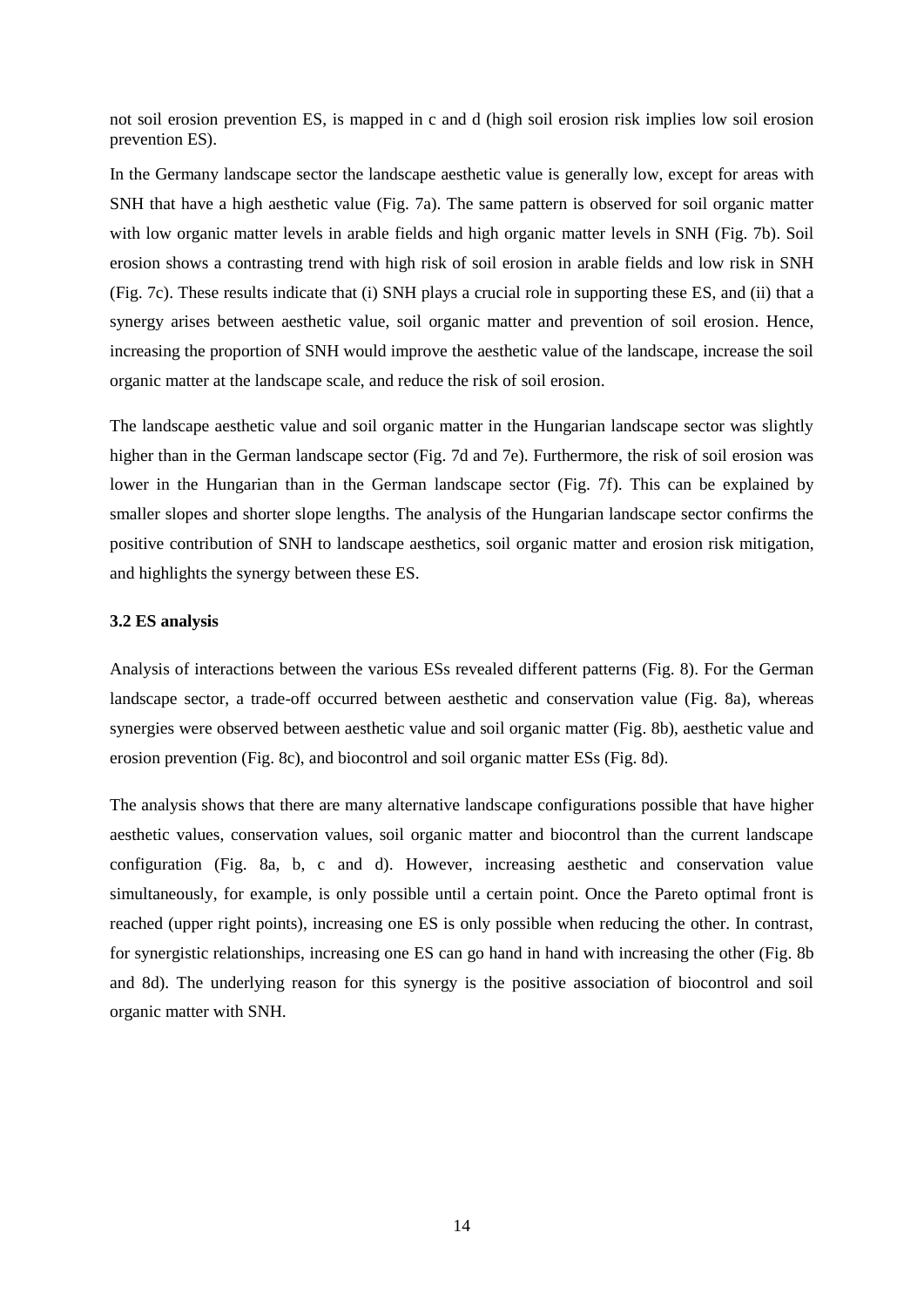

Fig. 8. Relationships between ES for a wide variety of landscape configuration based on the German (left) and the Hungarian landscape sectors (right panel). The red dot shows the ES level of the current landscape configuration, while blue dots show ES levels for alternative landscape configurations.

Analysis of the Hungarian landscape sector reveals similar patterns as the German sector (Fig. 8, e, f, g and h). That is, aesthetic value shows a trade-off with conservation value (Fig. 8e) but a synergistic relationship with erosion prevention (8g) and soil organic matter (Fig. 8f). Biocontrol and soil organic matter show a synergistic relationship (Fig. 8h).

Although the directions of the relationship between the various ES in the two landscape sectors are similar, there are also notable differences. For example, the position of the current landscape configuration (represented by the 'red diamonds' in Fig. 8) and the shape of the data clouds are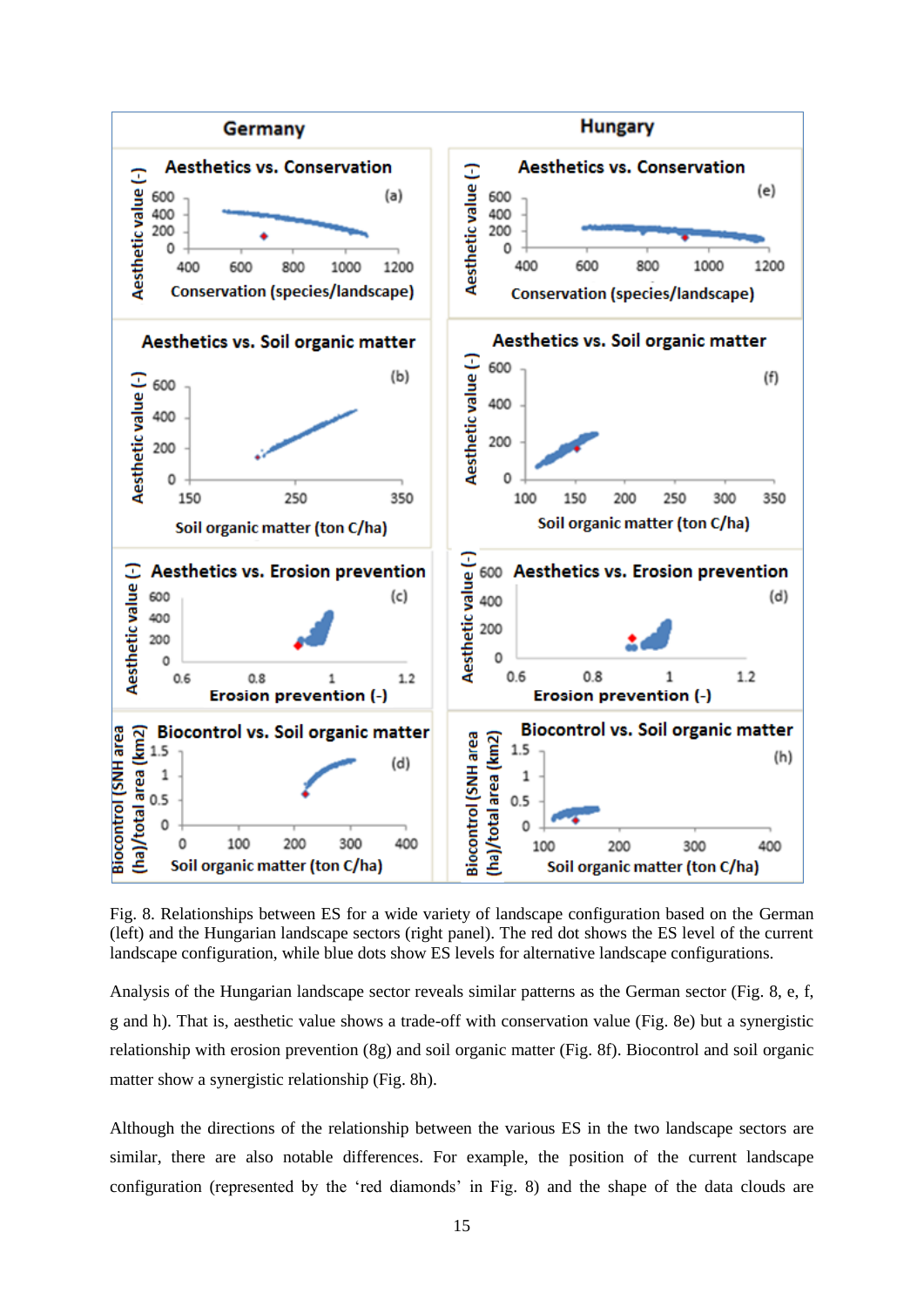different in the German and Hungarian sector. In general, the current configuration of the Hungarian landscape sector seems to be more favourable for supporting multiple ES than the current German landscape sector.

The analysis allows the evaluation of the spatial distribution of multiple ES in agricultural landscapes and the identification of landscape configurations that support multiple ES. While our approach to modeling ES in two landscape sectors in different case study areas was successful, the potential for upscaling to the regional, national and EU level will be limited due to data availability constraints. For instance, because the QuESSA project had a strong focus on biocontrol and pollination, data availability of the 'other' ES from the case studies was limited. Bringing together data on agricultural attributes of the different polygons would have enabled elucidation of production and productivityrelated trade-offs with the currently used indicators. Such analyses are urgent, but require analyses beyond those possible in biocontrol and pollination dominated research. The analysis nevertheless showed that landscape-level analyses of multiple ES indicators simultaneously result in trade-off and synergy patterns that differ considerably between landscapes. Moreover, it showed in addition to 'hotspots' and 'coldspots' for ES, current landscapes can have different development potential, in terms of their distance to trade-off frontiers. Such insights enable landscape-level discussions among stakeholders about how to benefit from options to enhance ES provisioning by changing land use.

#### **4. Conclusion**

In this study, we developed a novel approach for quantification and evaluation of ecosystem services in a spatially explicit manner. Our main findings are that (i) SNH plays a crucial role in supporting aesthetic value, carbon sequestration (in terms of soil organic matter) and prevention of soil erosion, and (ii) that synergies arise between these ES. These findings held for both the German and Hungarian landscape sectors that differed in composition and spatial configuration of landscape elements. While there was a high potential for increasing ES in the German landscape sector, the ES provision levels in the Hungarian landscape in some cases approached the calculated maximum levels.

#### **References**

- Allema AB, van der Werf W, Groot JCJ, Hemerik L, Gort G, Rossing WAH, van Lenteren JC (2015) Quantification of movement of carabid beetles in farmland. Bulletin of Entomological Research 105: 234–244.
- Coello Coello CA, Lamont GB & Van Veldhuizen DA (2007) Evolutionary Algorithms for Solving Multi-Objective Problems. Springer, New York.
- De Vries et al. (2007) Mapping the attractiveness of the Dutch countryside: a GIS-based landscape appreciation model. Forest Snow and Landscape Research.
- Gobin, A., Jones, R., Kirkby, M., Campling, P., Govers, G., Kosmas, C., Gentile, A., 2004. Indicators for pan-European assessment and monitoring of soil erosion by water. Environmental Science & Policy 7(1) 25-38.
- Goldberg, DE (1989) Genetic Algorithms in Search, Optimization and Machine Learning. Addison-Wesley, Reading, MA, USA.